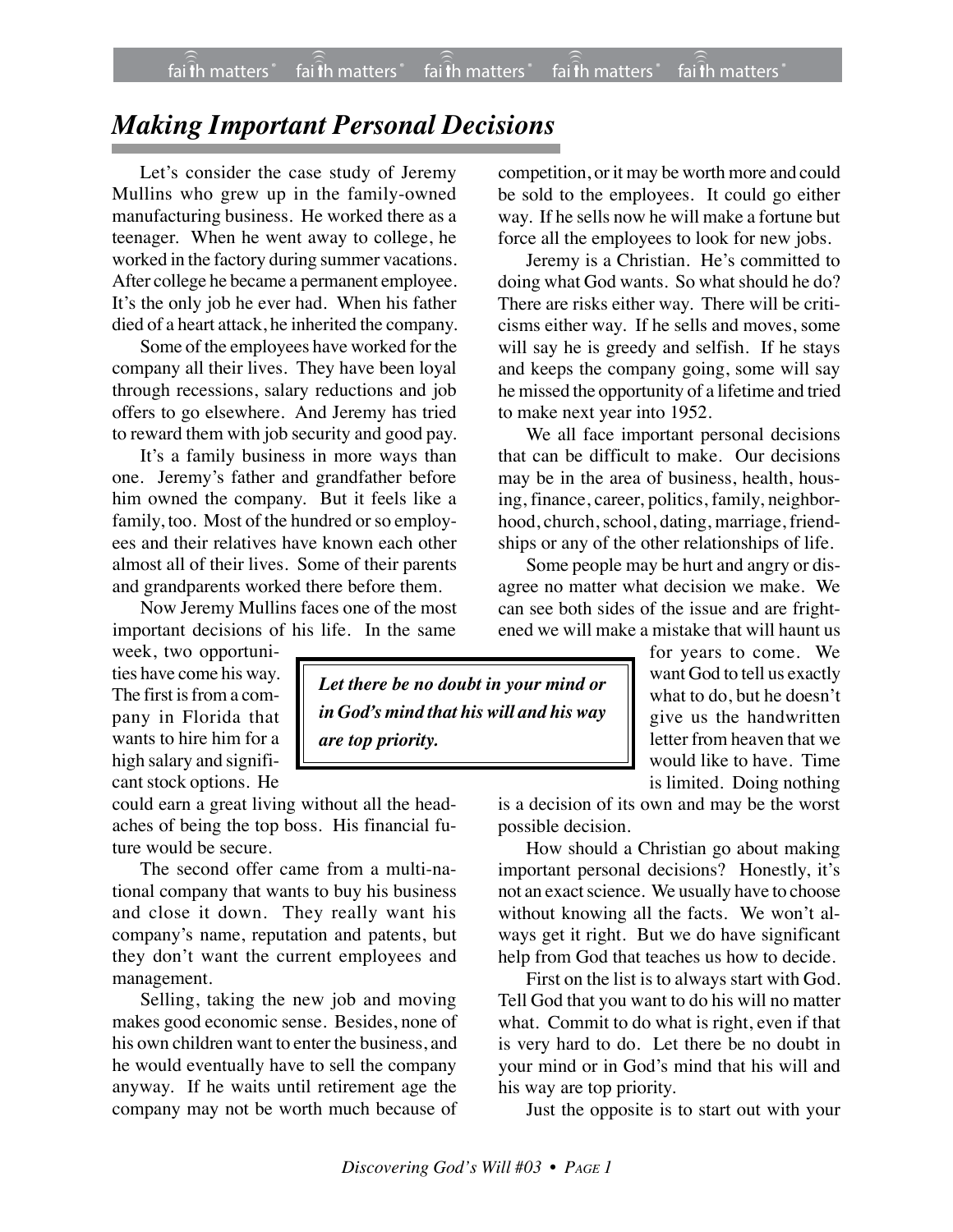mind made up and then tell God to help get what you want. Lots of people do that and are disappointed or angry with God for not giving them their way.

As Christians we have committed to be followers of Jesus Christ. We seek to be like the New Testament Christians who willingly called themselves "slaves of Jesus Christ" and resolved that they would do his will even if it meant suffering and death. We take seriously the counsel of Proverbs 3:5-6 where it says, "Trust in the LORD with all your heart and lean not on your own understanding; in all your ways acknowledge him, and he will make your paths straight." Tell God, "I trust you. I believe in you. I'm depending on you and your help, not upon myself."

Next, get the facts. We need good information in order to make good decisions. We need to avoid jumping to conclusions. We need to avoid making decisions based on ignorance or false information.

Proverbs 15:14 says, "The discerning heart seeks knowledge." Knowledge is necessary for wisdom. We must know the facts in order to make a good decision. Bad information often leads to bad decisions. Usually we cannot get all of the information we would like. That's one of the reasons we need God's help. Often we need to decide before all the information is in.

Third on our list is to research the Bible. Most of what we can know about the will of God is already revealed in the Bible. A powerful teaching in II Timothy 3:16-17 says, "All Scripture is God-breathed and is useful for teaching, rebuking, correcting and training in righteousness, so that the man of God may be thoroughly equipped for every good work."

God has already put into the Bible everything we need to know in order to be equipped to do what we need to do. The Bible is our source book and the reference book for what God wants us to know and what God wants us to do.

Another section of the New Testament, II

Peter 1:2-4, helps to explain the same concept:

Grace and peace be yours in abundance through the knowledge of God and of Jesus our Lord.

His divine power has given us everything we need for life and godliness through our knowledge of him who called us by his own glory and goodness. Through these he has given us his very great and precious promises, so that through them you may participate in the divine nature and escape the corruption of the world caused by evil desires.

God has already given us in the Bible everything we need to live good and godly lives. We don't have to search the world for God's will; we have it. We need to search the Bible where God's will is already recorded for us to learn.

The question is how do we find out what the Bible has to say? The obvious answer is to read the Bible. Every Christian should make a regular effort to read God's word. If you read three or four chapters a day, you'll read the entire Bible in a year. If that's too much, then read a page or half a page each day.

Mark your Bible. Underline the concepts and truths and advice that specially stand out to you. Carry your Bible with you to church and write notes in the margins. Mark your Bible so that you can more easily find the information you need when you need it.

Learn how the Bible works. Buy or borrow a study Bible with indexes and marginal notes so that you can easily look up what God says about marriage, borrowing money, raising children, getting along with neighbors or how to behave in stressful circumstances. Buy some Bible research software for you computer. Take a Bible and for an hour or so just learn by yourself how to find what you're looking for. Like a lot of other things in life, a few minutes reading instructions can go a long way to getting the greatest benefit.

The bottom line is to research the Bible and know what it has to say about the decision you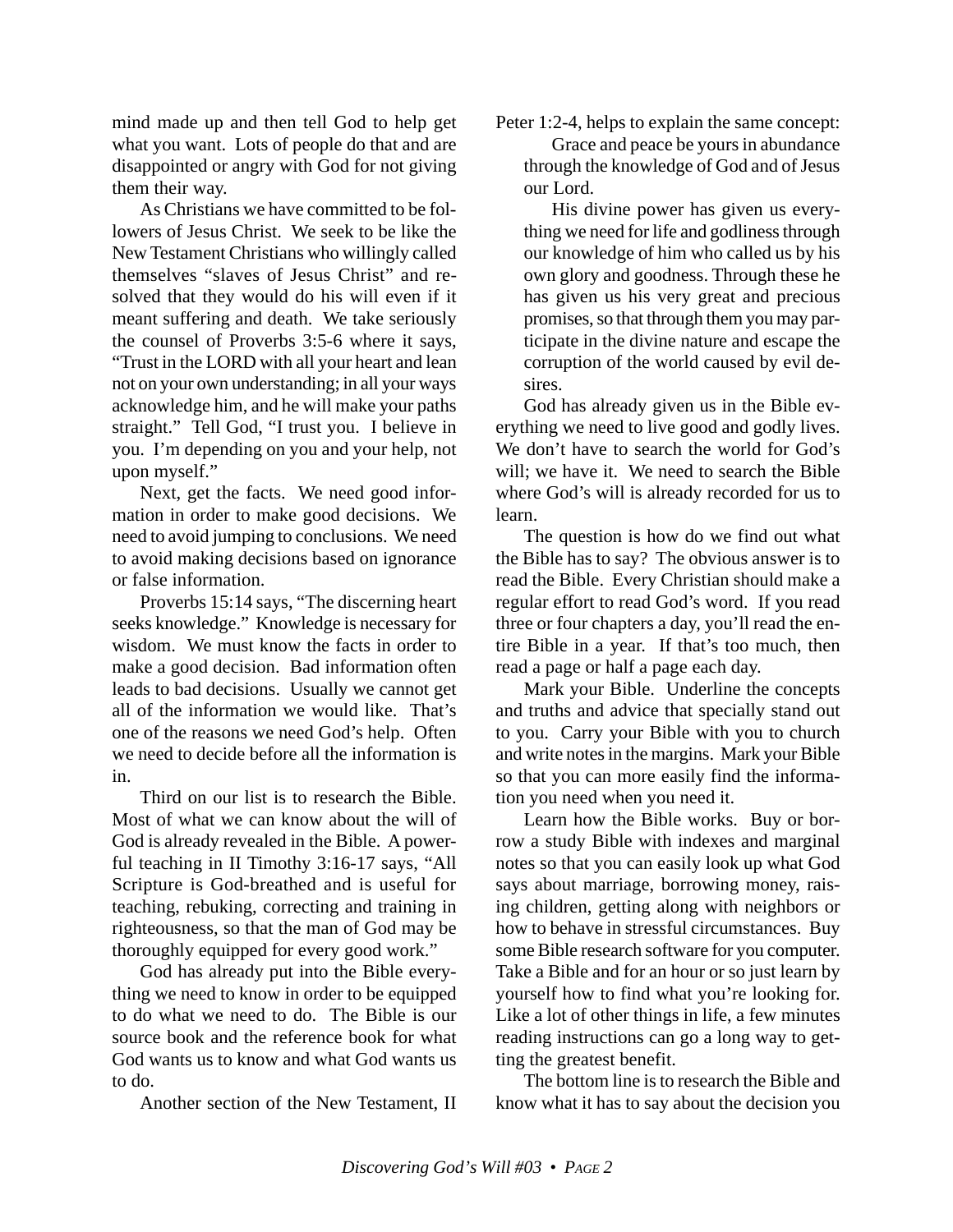need to make.

Number Four is to seek wise counsel. This can go hand-in-hand with Number Three because wise counselors often know what the Bible says and can help us discover God's will in the Bible. Proverbs 13:10 says, "Wisdom is found in those who take advice*.*"

Let me tell you my own experience. I have found that there are good and godly Christians with enormous wisdom and vast experience. They know the Bible and they have deep insights. When I face challenging and difficult decisions, I go to those who are wise and ask for their advice. It doesn't mean they are always right. It doesn't mean that they can make my decisions for me. But, they are gifts from God toward knowing what to do. I can barely imagine making an important decision without first consulting with wise and godly Christians.

Just as it is important to study the Bible before we face a crisis, it is also important to know wise Christians before we face a crisis. Building relationships, becoming connected with other Christians in the church, knowing who to ask and who to trust is an important part of making wise decisions in life.

Here's a quiz. If you were to face a very

important personal decision next week, who are three godly wise Christians you could call for counsel? Be sure that your list of three is not just good buddies who

will tell you what you want to hear. Pick people who will tell you what God wants you to hear!

Number Five on the list is to pray for wisdom. Knowledge has to do with facts. Wisdom is how we use those facts. Wisdom is about being smart. But, we are looking for God's smarts, not human smarts. It is the application of God's truth and God's will to our specific situation.

There is an interesting example in Proverbs 26:4-5. At first reading it almost sounds silly and contradictory. Proverbs 26:4 says, "Do not answer a fool according to his folly, or you'll be like him yourself. Proverbs 26:5 says, "Answer a fool according to his folly, or he will be wise in his own eyes." The truth is that sometimes we need to keep quiet when a fool speaks; and sometimes we need to answer when a fool speaks. It depends on the particular fool and the particular situation. So how do we know what to do when? We need wisdom.

James 1:5 says, "If any of you lacks wisdom, he should ask God, who gives generously to all without finding fault, and it will be given to him." This is one of the opportunities for Christians to have a supernatural encounter with the Holy Spirit of God. We pray for wisdom and the Spirit gives to our heads and hearts the wisdom we need to apply God's will to our specific situation.

A word of caution is important here. If someone claims to have wisdom from God that contradicts the teaching of the Bible and the counsel of godly wise Christians, that person is probably wrong. All of the pieces should fit together in order to get the complete picture of God's will and God's wisdom. We should be highly suspicious of persons who claim they have a word from God that is not compatible

*I can barely imagine making an important decision without first consulting with wise and godly Christians.*

with God's Word. Number Six is to make a decision. To this point we have done everything we can do and asked God

to help us in every way he has promised. It is time to actually decide.

The question here may seem overly simple: What seems to be the right thing to do? You have committed this to God. You have gotten the available facts. You have researched the Bible. You have sought wise counsel. You have prayed for wisdom. Okay, what do you think you should do?

If "doing what seems right" sounds a little less spectacular than you expected, listen to what the Bible says in Acts 15:28. The early